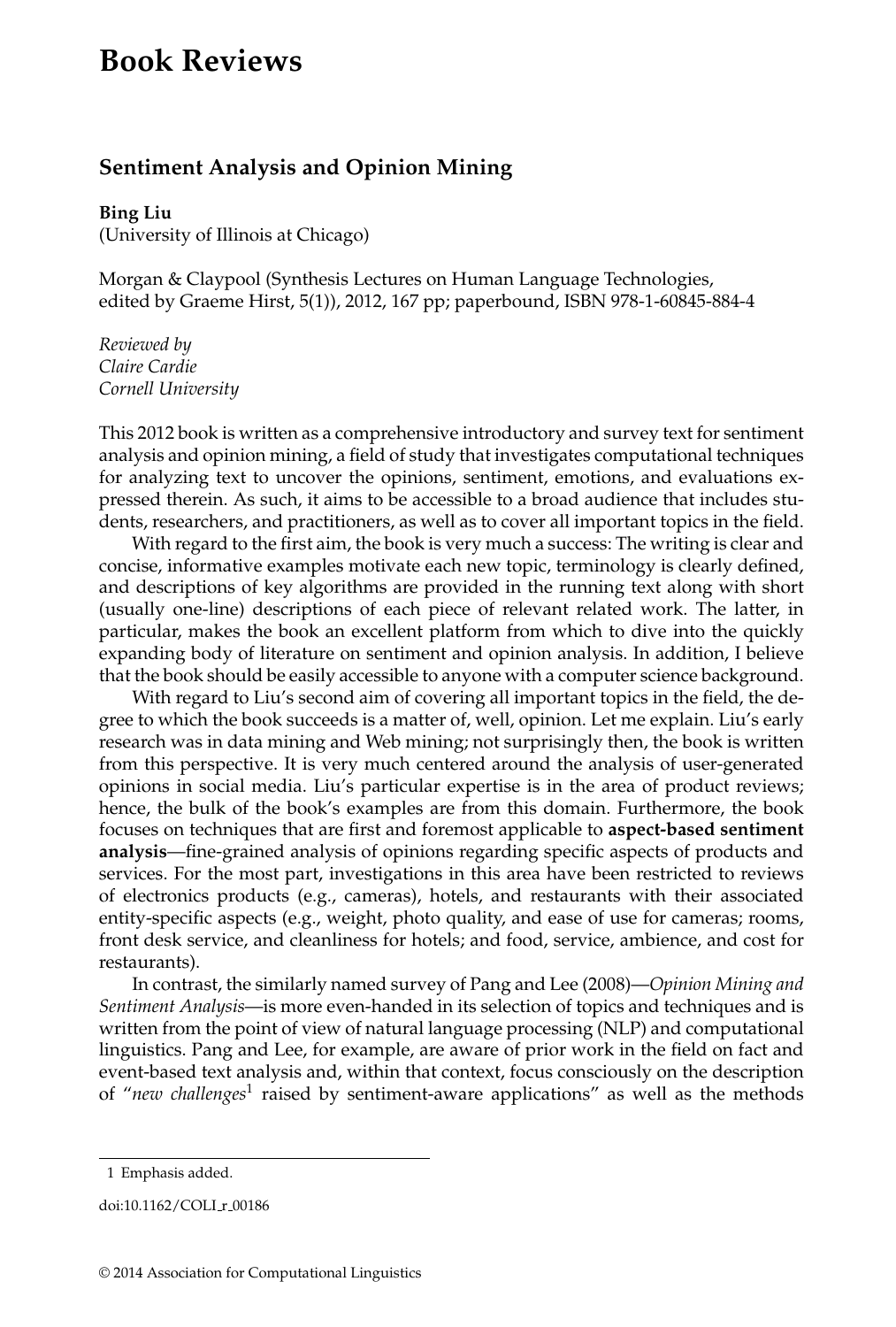proposed to address them. As a result, the survey proves to be an easy, comfortable (and entertaining) read for those with an NLP-centric ancestry.

Not so with the Liu survey, because the goals and assumptions that underlie aspectbased sentiment analysis can be at odds with many of those at the core of computational linguistics and NLP. But do not despair! This is a good thing! Precisely because of Liu's different tack on opinion and sentiment analysis, for many readers the book will be a wonderful source of ideas for new problems to work on in the field. In particular, the language of product reviews is quite different from that of other opinion-oriented text (e.g., editorials, blogs, position papers, political arguments, and even movie reviews). Product reviews tend to be quite short; they describe a single, known product; the opinion expressions themselves tend to be product-specific. Other genres of opinionoriented text are generally longer; they can discuss virtually any topic or set of topics and, hence, are likely to exhibit a greater variety of sentence and discourse structure, including a virtually unlimited (and, out of context, ambiguous) opinion expression vocabulary, the presence of opinion holders that are not the author, and implicit opinion targets.

With this contrast in writing genres in mind, reading the book becomes a thought experiment in determining whether the techniques it covers will perform well on opinion-oriented texts beyond product reviews; if not, how and when will they fail; and in what circumstances might more complex language understanding components like parsing, semantic interpretation, or discourse analysis be helpful in analyzing product reviews?

The book contains eleven chapters (with a short summary of the book in a final twelfth chapter). Chapter 1 introduces the problem of sentiment analysis. It discusses the differences in terminology that exist in industry vs. academia and briefly describes approximately 20 recent<sup>2</sup> applications-oriented sentiment analysis research efforts published largely at venues outside of NLP. The latter is a nice entree into the applied sentiment analysis literature beyond the standard NLP conferences.

Chapter 2 provides an abstraction of the opinion mining problem and formally defines an *opinion* in terms of its components—the opinion holder, the entity and aspect of that entity that is the target of the opinion, the sentiment expressed, and the time that the opinion was expressed. The remaining chapters are organized around this definition and the sentiment-based applications that it enables. Thus, there are chapters on document-level sentiment classification and rating prediction (Chapter 3), sentence-level subjectivity and sentiment classification (Chapter 4), and aspect-based sentiment analysis (Chapter 5, roughly one-quarter of the book). Following these are shorter chapters on sentiment lexicon generation, opinion summarization, the analysis of comparative opinions, opinion retrieval (vs. Web search), and determining review quality (Chapters 6, 7, 8, 9, and 11, respectively).

Chapter 10 is a somewhat longer chapter devoted to opinion spam detection. Here Liu describes techniques to identify fake product reviews—some that rely primarily on the review content and available meta-data, and others based on identifying atypical behaviors of the reviewer(s).

The chapter on aspect-based sentiment analysis is, by far, the most detailed, but there are some nice surprises in other chapters including sections on handling sarcastic sentences, learning a priori objective terms that imply an opinion, and analyzing

<sup>2</sup> Most papers are from 2010 and 2011.